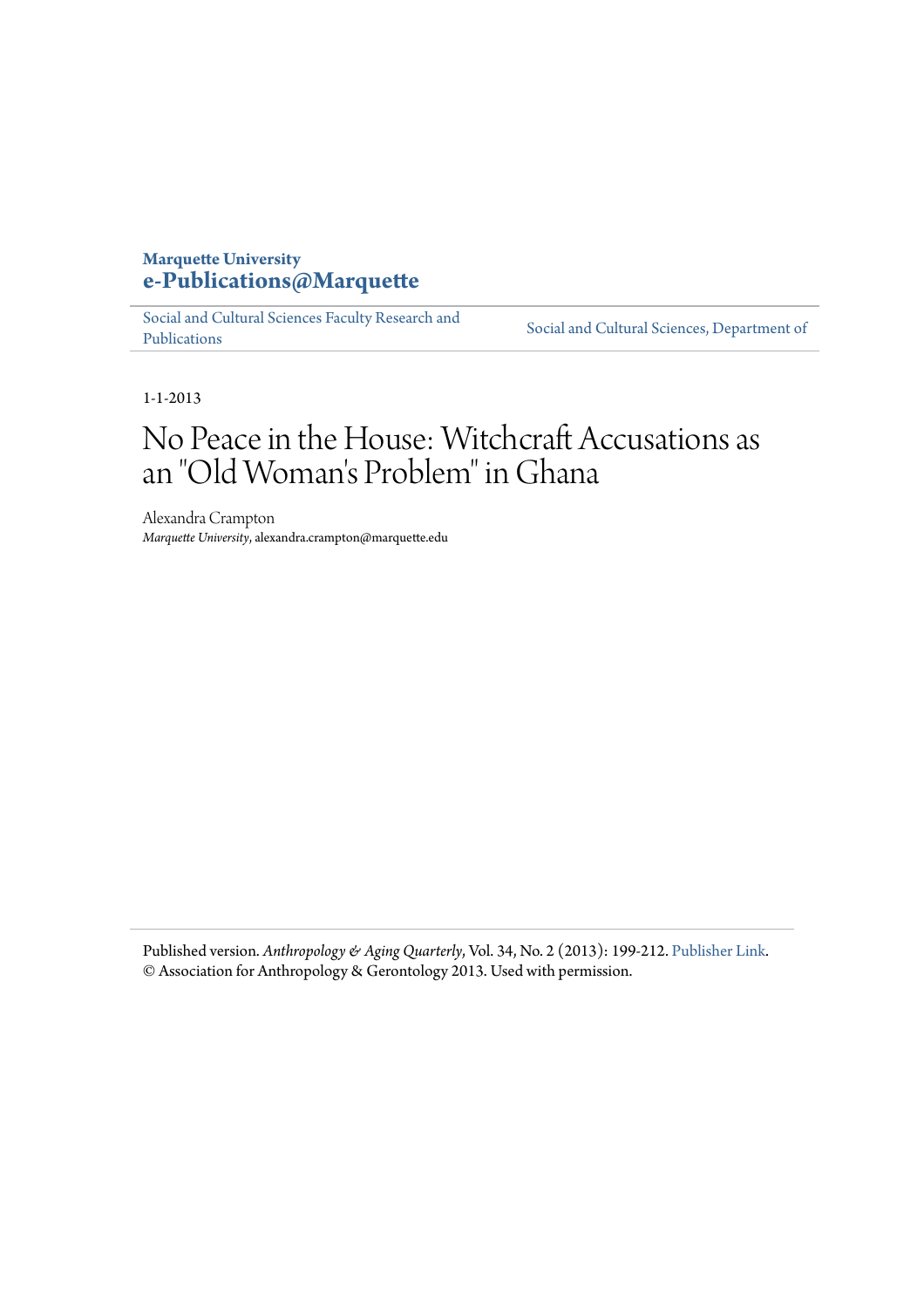# No Peace in the House: Witchcraft Accusations as an "Old Woman's Problem" in Ghana

### Alexandra Crampton

#### Department of Social and Cultural Sciences Marquette University

#### Abstract

In Ghana, older women may be marginalized, abused, and even killed as witches. Media accounts imply this is common practice, mainly through<br>stories of "witches camps" to which the accused may flee. Anthropological<br>literature on aging and on witchcraft, however, suggests that this focus<br>exagg review and exploratory data on elder advocacy and rights intervention on behalf of accused witches in Ghana to help answer the question of how witchcraft accusations become an older woman's problem in the context of aging and elder advocacy work. The ineffectiveness of rights based<br>and formal intervention through sponsored education programs and<br>development projects is contrasted with the benefit of informal conflict<br>resolution by witchcraft accusations by a national elder advocacy organization and on rights based intervention in three witches camps.

Keywords: older women, witchcraf, Ghana, advocacy, human rights, development

#### **INTRODUCTION**

Witchcraft beliefs are a part of every day life in Ghana and a part of aging in Ghana as well. This is typically not a problem for older adults, in a country where the connotation of the English word "old" is more positive; a colloquial term for translating, "I am old" means "I have grown" (van der Geest 2005). In addition, older adults who are known to have the wisdom that comes with knowing witchcraft are more often feared and respected rather than feared and abused (Awedoba, personal communication 2005, Van der Geest, 2002). On the other hand, older women marginalized within family systems are vulnerable to attack and even abuse. The national and international media have reported on horrific cases in which older women were murdered as suspected witches (e.g. Smith 2010). Follow up reports then focused on "witches' camps," to which the accused may flee for protection where they are also effectively imprisoned if family and/or community refuse to let them return. There are no national statistics on the scope of this problem, and reports counting numbers of "inmates" apparently trapped at shrines and in camps vary from hundreds to thousands. The national government's Commission on Human Rights and Administrative Justice (CHRAJ) publishes a census of inmates and accompanying children in four of the camps but these reports offer contradictory numbers (e.g. CHRAJ 2009; Quason 2009). A general estimate of 1,000 inmates seems to be the most stable number for the six camps typically used for statistics (e.g. Whitaker 2012). The UNHCR, the United States State Department and the U.K. border control address witchcraft accusations as a human rights problem. Their reports are used in assessment of asylum cases from those either accused of witchcraft or accused of inflicting witchcraft (Schnoebelen 2009; UK Border Agency 2013; U.S. Department of State 2012). Since the 1990s, nongovernmental organizations (NGOs) have implemented projects to address witchcraft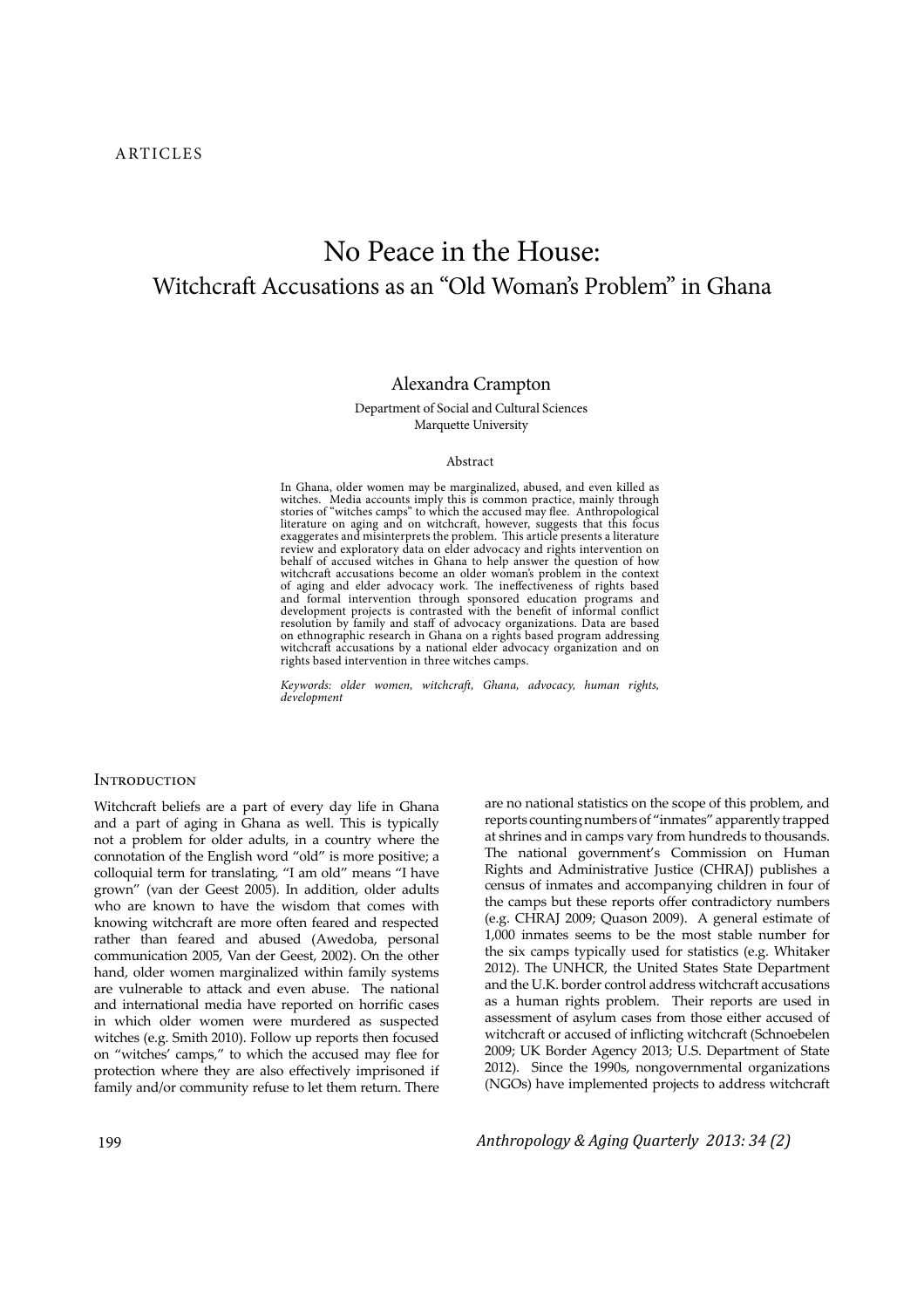violations broadly and to "free" or assist camp inmates. The long-term impact, based on research and assessments by reporters and advocacy workers, is unclear at best, and those with sustained involvement have softened from a focus on rights violations to a more culturally sensitive approach of family conflict resolution.

The purpose of this paper is to provide anthropological analysis of witchcraft as an older woman's problem that has not been well solved using rights-based intervention. Data presented are from a larger ethnographic study of elder advocacy work by a nationally based Ghanaian NGO between 2003-2005. I call this organization Ghanaian Aging Resources (GAR). Specific data on witchcraft accusations and elder advocacy are from GAR's rights program and field research on intervention work in three of the camps in the villages of Gambaga, Kukuo, and Ngnani, which are located in the Northern Region. Updates on rights based intervention are provided through results of an internet search yielding about 100 documents in the form of governmental reports, NGO sources, and news stories published between 1996 and 2013. Findings build from work by Sjaak van der Geest (Bleek 1975; Van der Geest 2002b) on how witchcraft is part of aging in Ghana, and add data on elder advocacy intervention. Rights based intervention work attempting systemic change has not been effective but is becoming a common part of public discourse and life in at least one witches' camp. As such, I argue it is an evolving form of cultural practice linking global audiences to local contexts that cannot simply replace local moralities and social response. What has been more effective advocacy is to work from within cultural norms through informal conflict mediation among family and community systems.

#### BACKGROUND

#### *The Anthropology of Aging in Ghana*

Study of aging in Ghana began with the work of Nana Araba Apt in the 1970s (Apt 1996, 1993, 1971; see also van der Geest 1997). Subsequent work has continued to examine what it means to grow older in Ghana in the context of extended family, culture, and socioeconomic contexts (Aboderin 2006; Brown 1992; Stucki 1995; van der Geest1997; 2006). A common proverb both in the literature and in conversations about aging with people in Ghana identifies the importance of interdependent relationships: "Just as the elder helped you as you cut your first teeth, so must you help them as they lose theirs." In other words, aging is not characterized as an individual as much as a social experience very much dependent upon reciprocal relationships and demonstrated respect (van der Geest 2002a). The rights of young and old are not stressed as much as the responsibilities accorded to social roles within extended family systems. Older adults who have "done well" over the life course financially and socially have supported younger generations, and then can expect to be supported in return as they reach old age. Even as they may become weaker physically, they are valued for their wisdom accumulated through life experience. As one elder explains, he is happiest when the younger generations seek his advice (van der Geest 1998).

In addition to wisdom through accumulated life experience, older adults are also associated with knowledge of potentially destructive knowledge glossed as "witchcraft" in English. They may be feared for having this power and thus treated with respect. They may use this power to curse another and bring misfortune. This attribution can also be a form of social sanction by accusers for not sufficiently sharing resources when another seems to have acted selfishly or succeeded unfairly. As in other African contexts, these accusations can be analyzed as interpersonal conflicts of jealousy and also as intergenerational power struggles when youth accuse elders of preventing success within families and communities (Auslander 1993; Bleek 1975). In Zambia in the 1980s, for example, youth led by a self-appointed witch finder conducted village "cleansings" in which older adults and especially older women were prime targets. The cleansing temporarily subverted local power dynamics but elders eventually regained power (Auslander 1993). Although both women and men may use witchcraft, the association between women and witchcraft is particularly negative in Ghana and other African contexts (Drucker-Brown 1993; Hoch-Smith 1978). Accused women include those who are unusually successful or unsuccessful. Scholars interpret this as meaning women are sanctioned for any deviance from social expectations, which includes following a cultural norm of subordination to men (Amoah 1987; Drucker-Brown 1993). As in the media accounts of violence, those most vulnerable in witchcraft accusations are late middle aged, post-menopausal women and older women. These accusations are not necessarily serious. As Van der Geest found in a study of witchcraft accusations within an extended family system in the 1970s, accusations among family members not only target the elderly, and rarely become more serious than gossip (van der Geest, personal communication, 2005). In follow up research focused on aging in the mid to late 1990s, a respondent explained the dynamics of witchcraft accusations within family systems, and his regrets as a young man:

If an old woman is in the house and the young in the house don't prosper, they will regard her as a witch.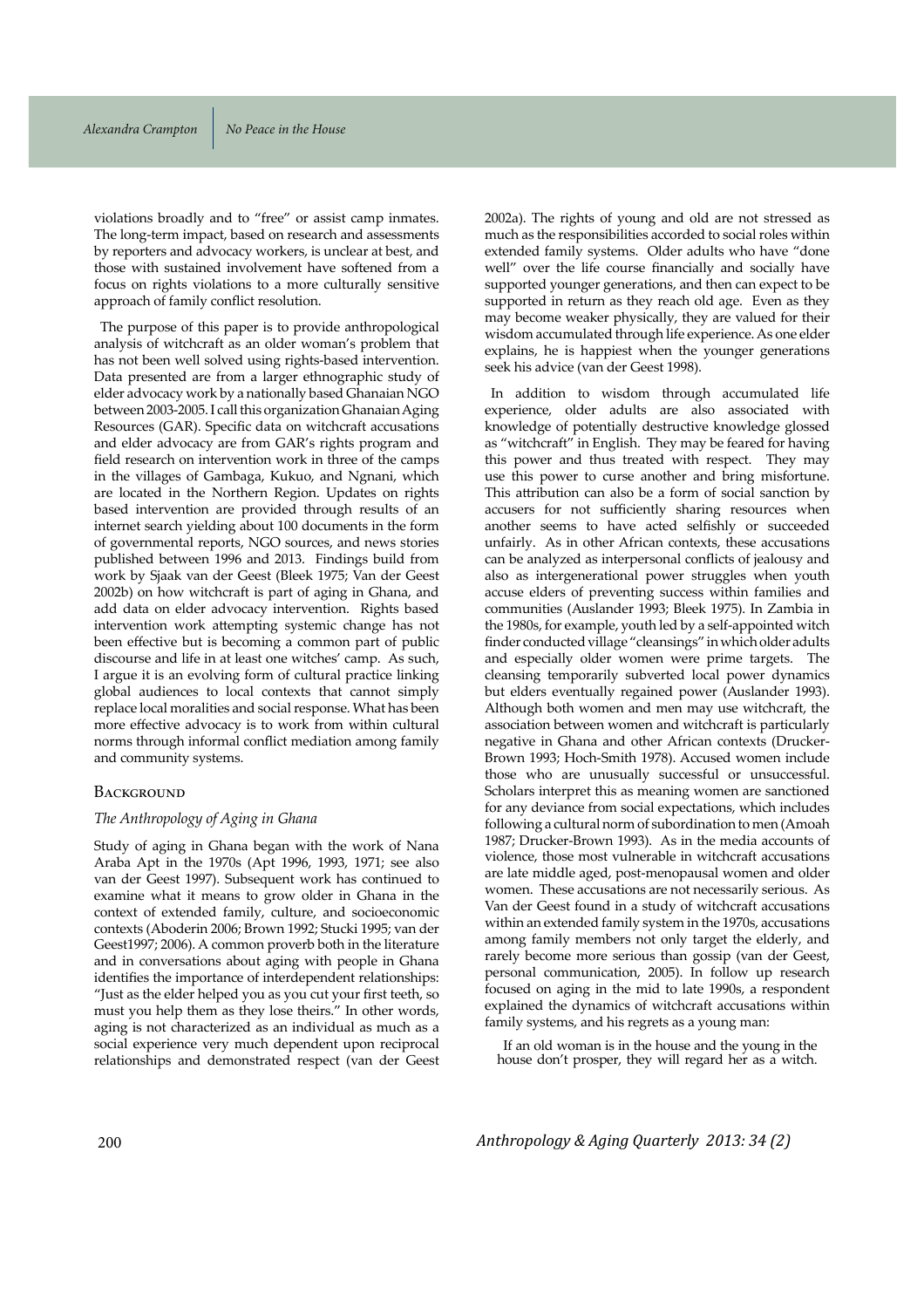But if the young in the house are successful, they won't regard the old woman as a witch. If old women use witchcraft for the success of their children, it is referred to as good witchcraft, bayi pa. People seldom mention it even when the term is mentioned. It is said as a joke, but the young in the house constantly insult those with bayi bone (bad witchcraft) and on some occasions they even threaten to attack them... Most of the accusations are not true. The young do it because they are desperate. When they face difficulties they tend to accuse the old wrongly. When I was young and struggling in life I used to insult my mother whenever I got drunk and I constantly accused her of witchcraft... it is like when you have lost an item; you think of everyone as a thief. (Kwame Opoku quoted in Atuobi et. al, 26)

As expressed in this quote, the associations between age, gender, and witchcraft may be positive or negative. Implications are found in relation to individual and family functioning rather than on age and gender in isolation.

#### *The Anthropology of Witchcraft in Ghana*

Witchcraft has long been of interest to anthropologists of Africa, and Ghana has hosted some of the disciplines most famous scholars, such as Jack Goody (1967, 1962) and Meyer Fortes (1945, 1940). This is in part because witchcraft is part of spiritual beliefs and practices that permeate much of daily life in Ghana within a multicultural region of many ethnic groups and multiple languages. Quoting from an anthropologist, Anthony Appiah explains spiritual beliefs persist from, "being born into a culture with ready-made patterns of belief which had the weight of tradition on them," and that this tradition includes witchcraft (Appiah 1991, 117). Witchcraft is hard to explain and beliefs vary but it is generally believed in Ghana and across West Africa to be a term to explain how misfortune and loss are caused by one who has inflicted evil as illness, accident or death (Simmons 1980). One may acquire witchcraft intentionally as a "medicine" or may unconsciously receive it from another witch (Drucker-Brown 1993, 533). In other words, not all witches are aware they have this power or how they acquire it. At the same time, there are positive constructions of witchcraft as a power to bring good fortune to oneself, which is mainly criticized if that good fortune is at the expense of others. A common proverb is used to explain that only people close in kinship ties and geographical proximity can cause harm, which is that it is "the insect in your cloth that bites you. "

Very generally, one who is accused or fear they have the witchcraft may consult a shrine. A shrine priest holds power to divine who is a witch and to 'dewitch' through medicine and ritual. Typically the shrine priest is an older male who has the same witchcraft powers but uses them for different purposes (Drucker-Brown 1993, 534). In Gambaga, the village best known internationally having a "witches' camp," there is no shrine but the chief has the power to render witches harmless. He performs the divination and offers the necessary ceremony to "dewitch" if the person is guilty. He does not require the accused to remain in the camp after they pay for the dewitching but in practice lack of "peace in the house" in the home village may mean that the accused cannot return with or without a finding of guilty. Lack of peace refers to unresolved strife within a "house" that is typically several houses clustered within an extended family compound. As argued by Geshiere, witchcraft accusations are part of the "dark side of kinship" (Ciekawy and Geshciere 1998, 4), given that accusations are only among close family members. The camps then become a place of refuge if peace cannot be restored. As described by Karen Palmer, a journalist who studied the camps over several months in the mid 2000s writes, "accused women took their demolished reputations and hid themselves at the witch camps, since they knew no other remedy for the anger and violence that came with the accusation" (Palmer 2010, 216).

Witchcraft beliefs have been studied both as an explanatory theory and as a means of social organization (Stewart and Strathern 2003). In particular, the "witchcraft idiom" (Van der Geest 2002b, 450) is a way to answer existential questions about misfortune and loss. As explained by E. E. Evans Pritchard, it helps explain not necessarily the material aspects of why something happened, such as the underlying illness that caused death, but rather why a particular loved one had to be the victim at that particular time (Evans-Pritchard in Appiah 1991, 117-119). As a means of social organization, Victor Turner famously described the "social drama" (Turner 1972) that may erupt due to underlying tensions of kinship and competition that are then blamed on an outsider. Witchcraft accusations are a way to surface interpersonal conflicts, air grievances, and then restore social relations to a more harmonious whole (Stewart and Strathern 2003, 4). In this process, a moral order is challenged and then affirmed. This structural-functionalist view came under criticism within anthropology as the Durkheimian assumption of social harmony as a norm was replaced by greater attention to how conflicts may not simply serve to stabilize social systems. Moreover the seemingly isolated ethnic groups studied as self contained groups in the typical village study were in fact part of modernity and larger colonial projects of governance and political economy (Comaroff and Comaroff 2003). Social tension underlying witchcraft accusations can be linked to unequal incorporation of villages and regions into capitalist market systems (e.g.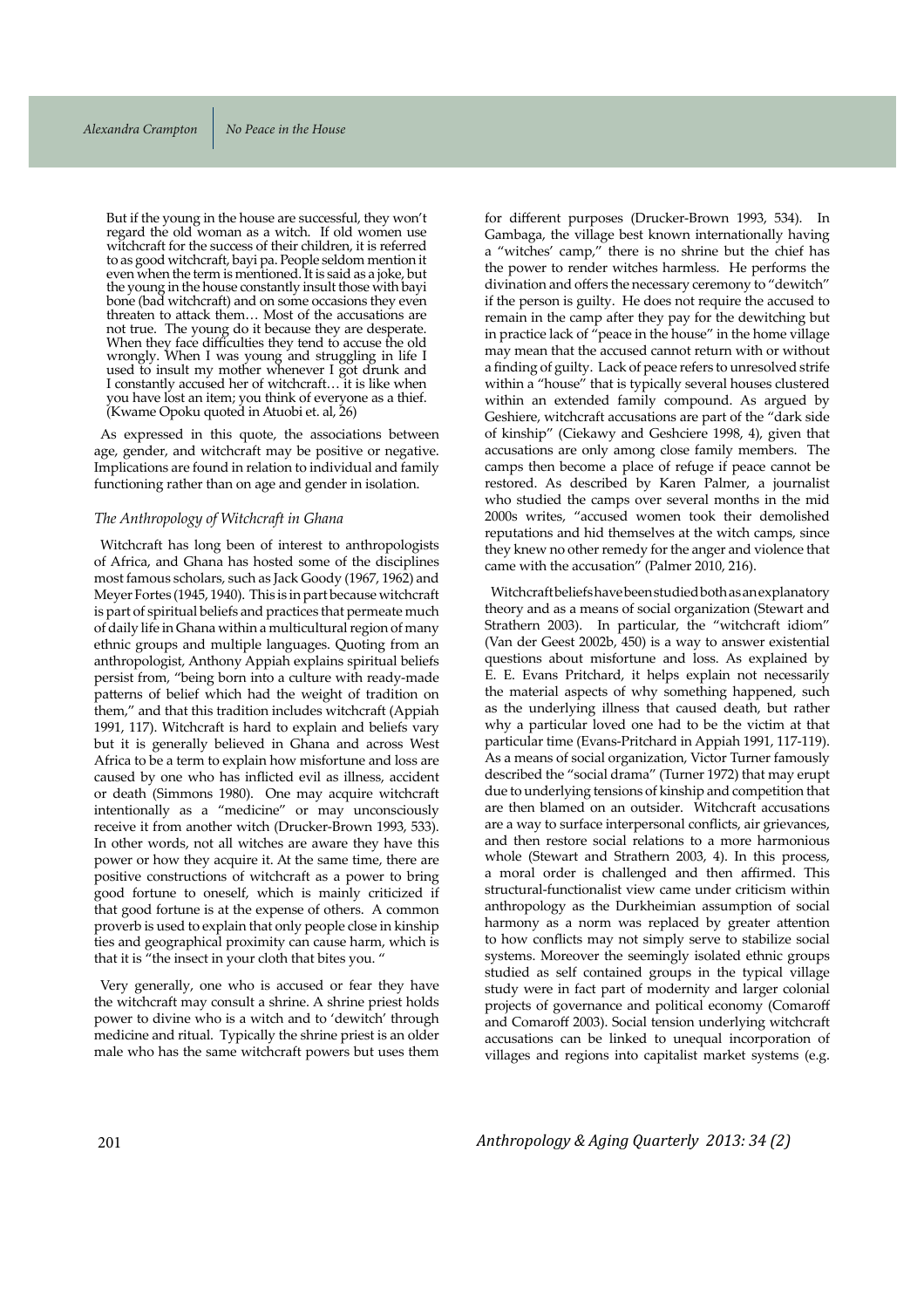Parker 2006). Contributing factors to accusations against a family member then may require understanding what Paul Farmer refers to as the "structural violence" of poverty and social inequality (Farmer 2003). Anthropologists study witchcraft beliefs and accusations as stabilizing and destabilizing forces within colonial and postcolonial contexts of conflict and socioeconomic change. As Todd Sanders explains, "African notions of witchcraft are neither archaic nor static but are highly flexible and attuned to the conundrums of our contemporary world" (Sanders 2003, 338). Witchcraft is thus a way in which people interpret and construct modernities as well as seek to resolve tensions and misfortune within modern contexts (Sanders 2003, 339-340; Simmons 1980, 447). This is important to consider in asking why the camps are located in northern Ghana, which is a region historically deprived of development investment and yet used to support a southern based economy through colonial and postcolonial government policies (Drucker-Brown 1993).

Witchcraft accusations against older adults have not been a sole focus in these studies. In Ghana as in other parts of sub-Saharan Africa, accusations tend to be among kin but are not exclusively imposed on older adults. For example, Susan Drucker-Brown studied the Mamprusi in Gambaga (Drucker-Brown 1993). The famous Gambaga witches' camp was formed during precolonial (and pre-written recorded) times. Her fieldwork was in the 1960s with a follow up in 1991. She writes that most of the women inmates had been banished there in late middle age, were widowed, and that most were now older adults. The local term for the camp is pwaanyankura-foango, which translates literally as, "old ladies section" (Drucker-Brown 1993, 535). She noted that most but not all of the women were old. In the 1960s, few of the inmates were Mamprusi, and people in the village were not afraid of the witches who came from the surrounding region. In 1991, however, she found that most of the women were now Mamprusi and people told her that, "witchcraft had become more frequent and more serious" (Drucker-Brown 1993, 539). This parallels research in other parts of sub-Saharan Africa in which anthropologists find that witchcraft concerns rise with rather than recede with benefits and stresses of modernity (Ciekawy and Geshiere 1998, 3). Her analysis of the situation in 1991 and changes since the 1960s focused not on age but on gender. She argued that the basis of the accusations was in gender relations and attempts to restore a patriarchal order in the face of socioeconomic changes that had allowed women to make more gains and for men to lose resources. Some of the accused living in the camps had been unusually successful, and some were vulnerable within family power dynamics and thus easy to attack.

Traveling to Gambaga and interviewing nineteen women in 2006, Yaba Badoe reached a similar conclusion (Badoe 2011). The intersection of gender, age, marital status, and children led her to note that,

...those most vulnerable to witchcraft accusations were widowed women in late-middle age, who were forced to move back to their fathers' houses after the death of their husbands; successful businesswomen who headed their own households; women without children to provide them with leverage within the extended family; and women without an adult male brother from the same mother to protect their interests in the extended family (Badoe 2011, 42).

Jon Kirby links gender and age with political economy in a 2004 essay in which he describes how NGO work to empower youth and women had been fueling witchcraft accusations by men left out of development projects (Kirby 2004, 1). In these analyses, tensions fueling social drama come from the vulnerability of women without male allies in extended family systems within the stress of inadequate and uneven development interventions.

#### *Rights Discourse on Witchcraft as a Social Problem in Ghana*

In contrast to a small number of academic studies on aging, gender, and witchcraft accusations, there are hundreds of articles printed and reproduced through national and international media on the plight of women, mostly older women, attacked, banished, and murdered as witches. Stories collected for this article were published between 1996 and 2013 but Drucker-Brown suggests media interest was already strong in 1991 (Drucker-Brown 1993, 537). The majority of these articles were written within a rights discourse that also informs much of the advocacy work on this issue around the country. The Gambaga camp serves as the icon for representing witchcraft beliefs as a social problem and rights violation against women, particularly older women (for a dramatic example, see SOSYWEN, n.d.). As icon, the construction of the camp is one reminiscent of colonial era village studies in the 19th century. That is, the camp supposedly exists within an isolated village that seems lost in time. Here, traditional beliefs control people's lives. Few outsiders have traveled so far to discover surprising insights of how modernization has not yet reached this place. Ignorance is the source of elder women's marginalization and abuse. The camps are a national disgrace within Ghana and a global human rights violation. Demands are made to disband the camps and return the women to families. Poverty is named as the root of the problem—poverty of education, of resources, and of the ability to rise above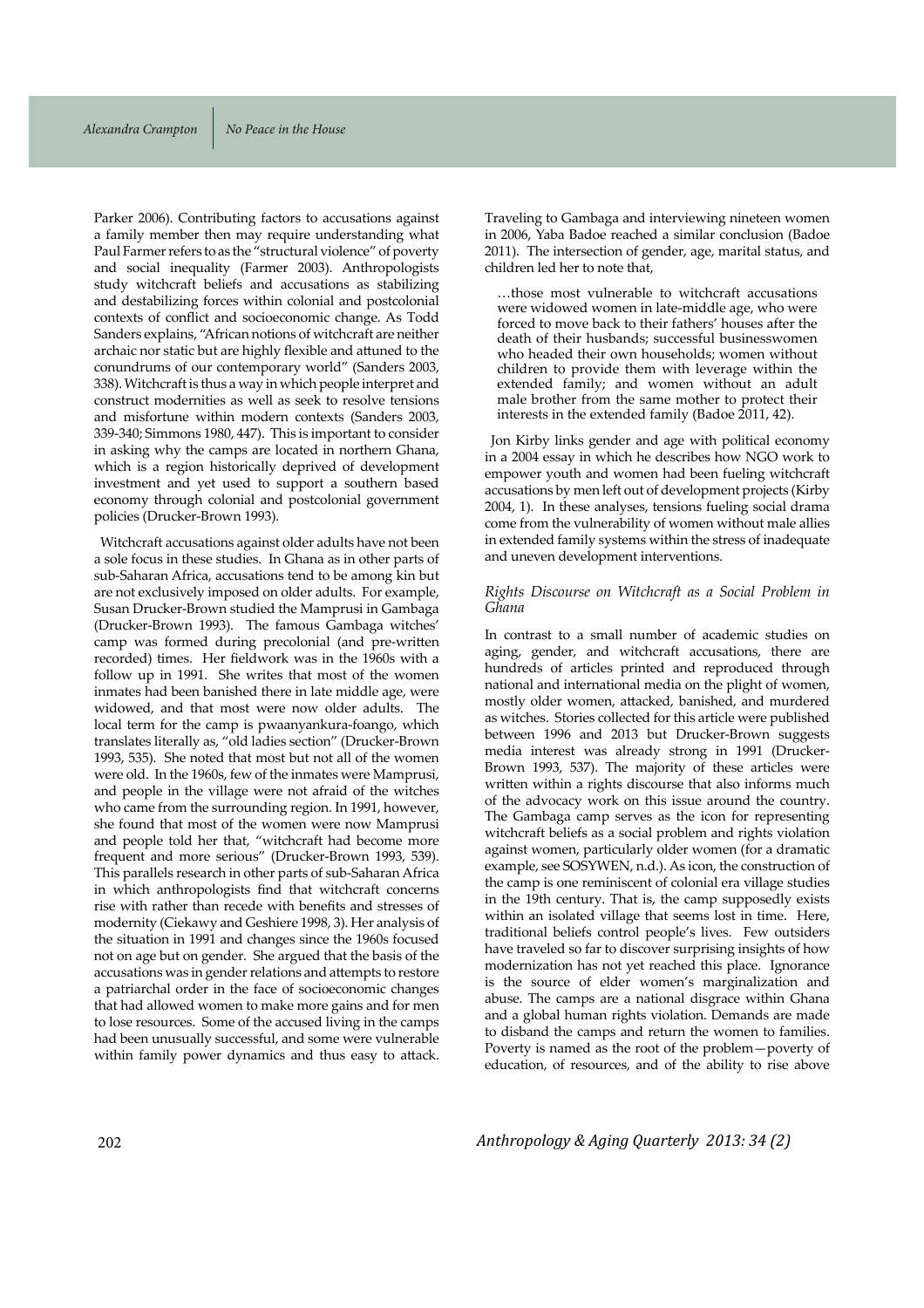supernatural thinking. Development is then the answer, in the form of education and development assistance. Modernity is not the problem but rather the solution. As such, rights discourse potentially serves the self-interest of government agencies and NGO organizations soliciting development funds. They become the self-appointed sources of "awareness creation" through conferences and the production of educational posters and brochures. They argue that public education will change beliefs in part by enlightening communities of scientific explanations for illness and death. At the same time, the characterization of the discourse for this review has been simplified for the sake of brevity. It is not monolithic and is subject to change through engagement with publics in and outside of the camps as well as intervention projects. The point is that media representations of witchcraft as an older woman's problem omits the more complex power dynamics and socioeconomic contexts in which accusations arise, and isolates the problem as self-evident rather than as subject to interpretation and negotiation. My research indicates far greater ambiguity and complexity in linking age, witchcraft and abuse as a problem demanding formal intervention by the government and NGOs. Research design, methods, and results are next presented.

#### Метнорѕ

#### *Research Design and Study Sites*

The data used in this paper were collected as part of a larger cross national study of elder advocacy projects piloted by a nongovernmental organization in the U.S. and one in Ghana. I called them American Aging Resources (AAR) and Ghana Aging Resources (GAR). In both projects, the dominant research methods were participant observation, ongoing informal interviews with key informants, semi-structured interviews with program participants, and document examination of materials used as part of the program. In both sites, I was able to literally participate initially as a mediator and mediator trainer due to a request by GAR that I offer skills rather than merely conduct my own research. This entry to research, then, was like that of anthropologists who work as consultants in the organizations they study (see Strathern and Stewart 2004). Mediation training and project development was followed by data collection for research purposes as my role changed from participant to observer. In both sites, this data collection followed the methods of legal anthropology to '"follow the ideas" (Starr and Goodale 2002, 64-5) underlying intervention rather than to focus on individual case analysis. These ideas included old age as a social problem, witchcraft accusations as an elder rights problem, and rights work as a solution. In Ghana, I chose additional sites in which to observe mediations as conducted by Ghanaians who were trained by Americans but not by me. One was a legal aid board that hears cases diverted from court. I also extended my focus to a legal rights program because the mediation project was ideally going to become part of this program. The project was funded from 2004-2006 with a focus on three types of rights violations against older adults; property disputes, disinheritance of older adults, and witchcraft accusations against older adults. The legal rights program generally solicited "legal challenge" cases that could be used to uphold existing laws or challenge those that discriminated against older adults. There were also two urban and two rural sites targeted for community meetings and educational "awareness creation" about rights. I studied the rights program through examining awareness creation documents, such as posters, and traveling to each of the targeted community sites. I lived in village K for three weeks and village M for a month. Data were collected with IRB approval.

Although witchcraft accusations had already been identified as a problem by GAR, it was located by many in conversation and in the press as a problem experienced by others—for example, those in other parts of the country or with less formal education. In addition, the legal challenge program yielded no cases during the study period. The one case in the program between 2004-2006 was a property dispute.

In order to expand data collection on witchcraft and older adults, three witch camps were added as field sites. GAR has never worked in these camps so that my GAR affiliation as a mediation consultant was less relevant than my affiliation with the Institute for African Studies at the University of Ghana as a researcher. I was, however, immediately recognized and assigned a role as curious outsider with questions similar to those of travelers, journalists, NGO professionals, and rights activists. This brought a second problem, which Ann-Elise Riles refers to as the 'insideout' problem in her study of a women's network (Riles 2004). The problem is when one studies a practice that is already familiar, that comes already analyzed. In her study, the problem was that she was already familiar with networks because this was part of a familiar cultural norm. Her task, then, was how to make the familiar strange by looking at spaces between the more obvious variables for data collection. In this study, the camps have been so often visited that they are new to outsiders but the outsiders are all too familiar to insiders. I therefore focused on understanding the sources of this familiarity and insider perception of outsider visits, particularly in trying to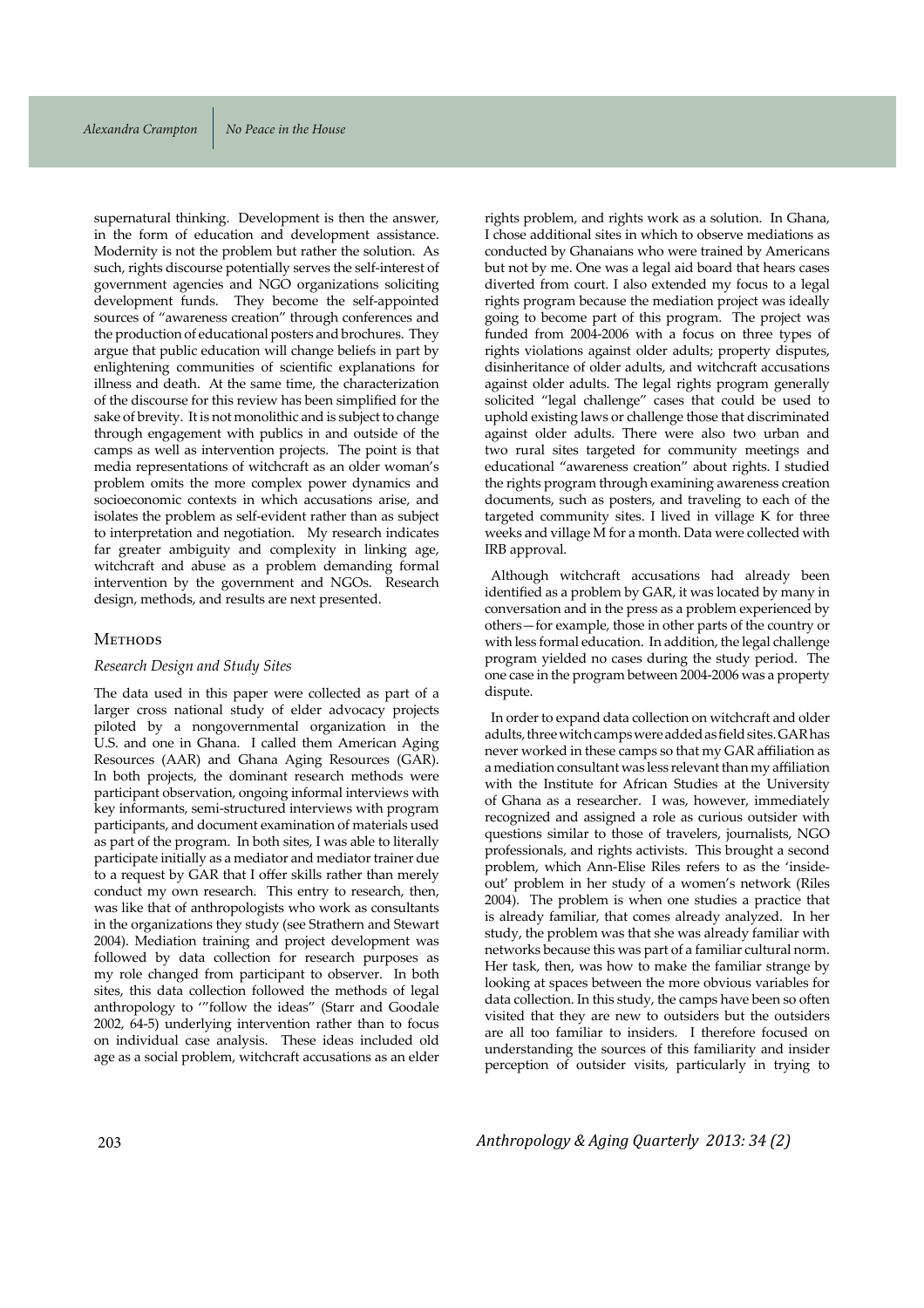intervene through NGO work. Data from visiting the camps and interviewing government officials and NGO staff who have been engaged in intervention work was updated by internet searches of reports and intervention work since 2005. Searches were conducted using terms Gambaga, witch, witches, witchcraft, and Ghana in Proquest, LexisNexus databases as well as Google. This document review included ten government reports, a UNHCR analysis (Schnoebelen 2009), an NGO research report (Houde n.d), a research report by a journalist (Badoe 2011), and over seventy-five news articles dated between 1996 and 2013. Karen Palmer's journalistic account of the camps published in 2010 helped verify and add data about the camps and intervention work solutions from the 1990s through 2006.

#### *Limitations*

The main research limitation was time for fieldwork. Because witchcraft accusations were not the focus of the larger study, there were only three weeks of data collection in the region hosting the camps. Within two trips to the Northern Region, seven days were spent in direct data collection in the camps within three weeks that included interviews with government officials, pastors, and NGO staff based in the cities of Tamale, Yendi, and Bimbilla. And, while English is the official language of Ghana, there were several local languages used in these field sites that were not mastered. Mediations at the legal aid board were generally in English but sometimes in one, two or three additional languages. Interviews at the camps required a translator.

The more specific focus on witchcraft accusations was difficult to study. This was in part due to stigma attached to admitting one's spiritual beliefs are real when talking to academics (or as academics). In Ghana, many people of all levels of education believe in the supernatural and in witchcraft but hide this from outsiders who might disdain these beliefs as exotic and false. Formal interviews and survey research can lead to unreliable results, as is described in the results section. I therefore relied upon the serendipity of ethnographic research, in which chance encounters and informal, ongoing conversation provides better data. These data were recorded as field notes and then used in subsequent conversations in effort to best achieve "interpretive validity" (Fetterman 1998) of the data.

## RESULTS

#### *Lessons from GAR*

I first learned of witchcraft in relation to the potential mediation program. It was in the context of helping me prepare for a mediation training as requested by GAR in 2003 by offering an example of a potential mediation case. The example was a past case in which an adult son had accused his mother of being a witch and kept her "in a structure." GAR staff were unable to convince him to change his mind or take better care of her but they were able to negotiate to provide her with food and clothing on their own. The focus of staff attention was similar to that of professionals who intervene in elder abuse cases in the United States, in which the problem is a neglectful or abusive caregiver who is therefore both the problem and the ideal source of solution.

When I returned in 2004, GAR had secured funding for the rights program previously described from an overseas NGO for a grant period from 2004-2006. There were no witchcraft cases in this program during the study period. The observable parts of witchcraft in the legal rights program were educational materials produced for "awareness creation." For example, one had an old man as a wizard covered by a red circle and slash. The text read, "Old age is not the start of witchcrafting." When attending a community meeting in village M where the posters were distributed, the reception was muted. This reaction is probably related to how members of the village had already told the NGO that they did not need assistance. I was told that they had their own internal system of settling disputes and did not need the intervention of a rights program. At the same time, when asked directly about accusations, a key informant first described how a nephew had accused an aunt within her family and then how she had been accused on occasion. However, she was the head of the extended family, and expressed this more as an annoyance than a serious problem.

Witchcraft accusations also did not seem to be a common preoccupation for older adults requesting GAR services and was not an obvious part of agency activities at the main office or in the communities where they worked. I did collect one more example of witchcraft accusation, which was narrated as follows:

A GAR woman was accused of being a witch- she had donated land on which a church was built and a visiting pastor told the congregation she was a witch and it has ruined her- she has lost friends, people won't buy firewood from her, etc. and the church is trying to say it's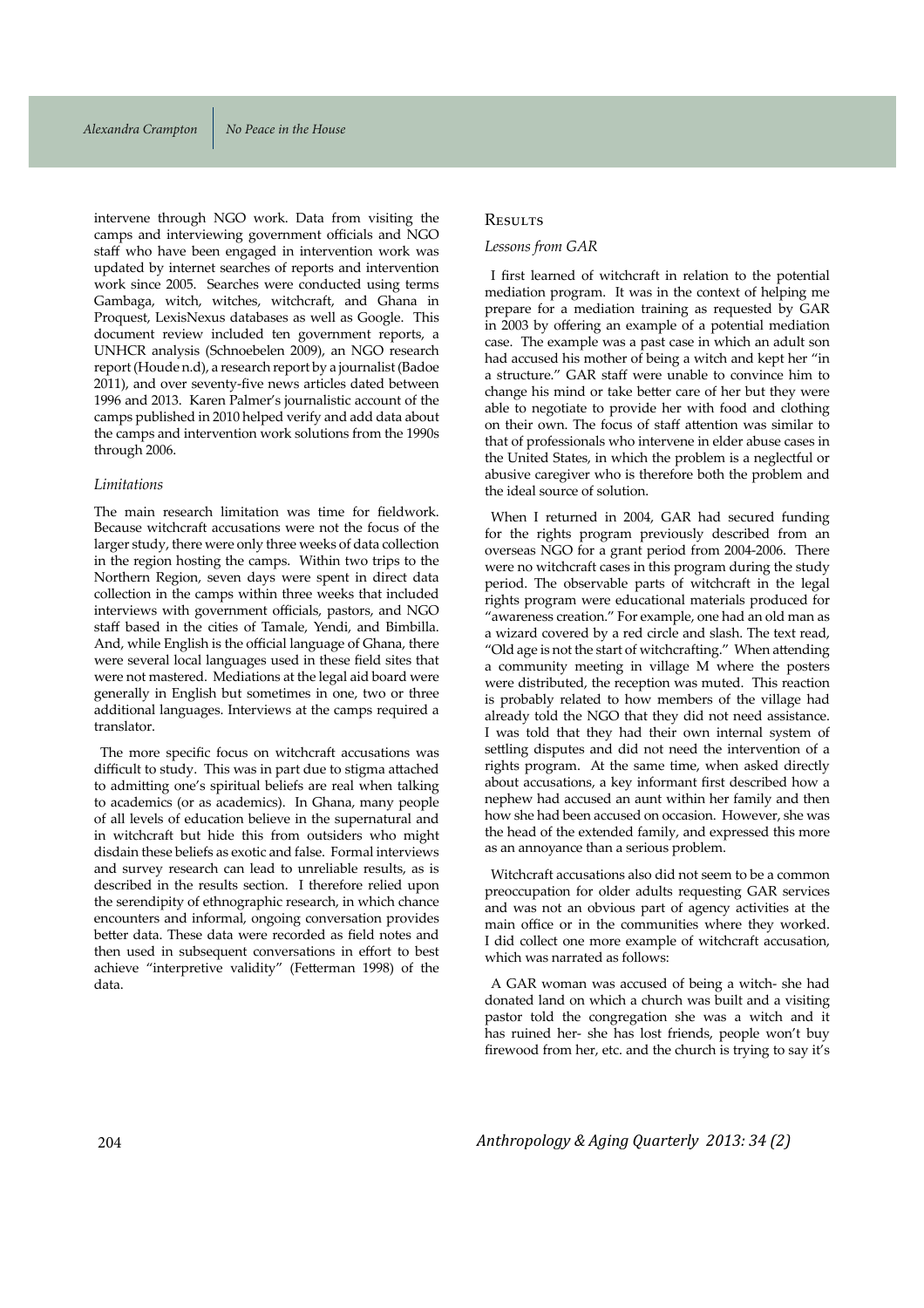not their fault, it was a visiting pastor but (volunteer) said that the people there must have had some agenda against the woman and used an outsider to come in and condemn her so that people would believe it and believe it coming from a pastor and so GAR has asked to bring the visiting pastor back so he can say it is not true.

In addition, of the dozens of settlement cases observed at the legal aid organization, there was one case involving an older woman and witchcraft. The head of the family explained that the woman who had owned the property was accused of being a witch by a younger family member, and that is why she left that one out of the inheritance of property and room. This statement brought a shocked reaction from the room, and the young family member's lawyer protested that this accusation was not relevant to the case, but one of the legal aid lawyers replied that it was relevant if it was related to the inheritance issue.

These brief examples suggest that witchcraft accusations happen within a context of conflict and contest. They can be quite serious, involving elder abuse and financial loss. They may also remain at the level of family rivalries and gossip. As narrated to me, each case implies a false accusation unfairly used against an older woman. While the formal program did not yield a legal case to submit in court, GAR staff used informal methods of negotiation and conflict resolution to help in cases brought to their attention. Funders of the rights program rejected requests to include this type of mediation into the rights program, which was focused on identifying cases for court rather than conflict resolution.

The lack of information substantiating severity of a problem of course may simply indicate need for more data collection. In order to learn more, I traveled to the one area of Ghana in which one was guaranteed to find problems of witches, age, and gender. This turned out to be a wellworn path in a region of the country historically neglected by development efforts by the colonial and postcolonial government. The extra attention given more recently to Gambaga was welcomed, criticized, and resented. Successful advocacy for the inmates came through more informal and long term efforts to resolve family tensions and negotiate return.

#### *Lessons from Camps*

My first trip began with Gambaga. "We get people like you all the time," was the general response I received upon arrival. This was evident from the numerous signs posted to advertise the good work of USAID and NGO projects. Gambaga was hardly an isolated village trapped in time but was rather the ongoing recipient of outsider beneficiaries and travelers.

I located an NGO guesthouse. The staff first criticized me for bringing a young man as a translator and then introduced me to a replacement. Hawa, a woman who is Mamprusi and has lived in Gambaga, became translator, guide and friend during this trip and my return to the village about one month later.

The first step was to meet David, who ran an NGO sponsored by the Presbyterian church called the Go-Home Project. Although David no longer works there, and the NGO project ended in 2009, the church's ministry had been the only longstanding intervention presence in the camp. This ministry to the accused witches began in the 1960s, and the Go-Home Project was established in 1994. Camp census numbers recorded between 1994 and 2009 ranged from 52 to 128 women (Houde n.d, 29). The project provided charity, such as funds for school fees, and income generating projects but the work stressed to me in 2005 was about family conflict resolution. David acted as a social worker to investigate cases, meet with families, and negotiate return. Investigation included whether the person was married, if any children were grown or not, if family came to visit whether the relationship seemed cordial, and if there was family back home who would care for her. As David explained, he visited the families to find out if people back home were not happy and/ or likely to kill her. David also assessed whether they were "wild" or angry. Sometimes he was successful, and reported the project had helped 300 women. He provided a positive image of sending the person back and having a big gathering with the chief in the village. However, when Yaba Badoe filmed two of these returns in 2006, she highlighted how the women seemed to be unwelcome (Badoe 2010). She also noted that all but one of the nineteen women she interviewed had some ongoing contact with family (Badoe 2010, 42).

David complained of how outside groups come from the capital and only stay a short time. He was particularly angry at a national women's legal organization, whom he said only came for one day and used his report. When CNN came a few days later, he refused to give them the report. When I asked about an anti-witchcraft poster David had in his office, he said dismissively, "That's just awareness creation." After we talked and he gave me instructions on how to be sensitive to the chiefs concern about bad press, I had dinner with Hawa. During dinner, she told me of how she was once bewitched by an aunt and then recovered.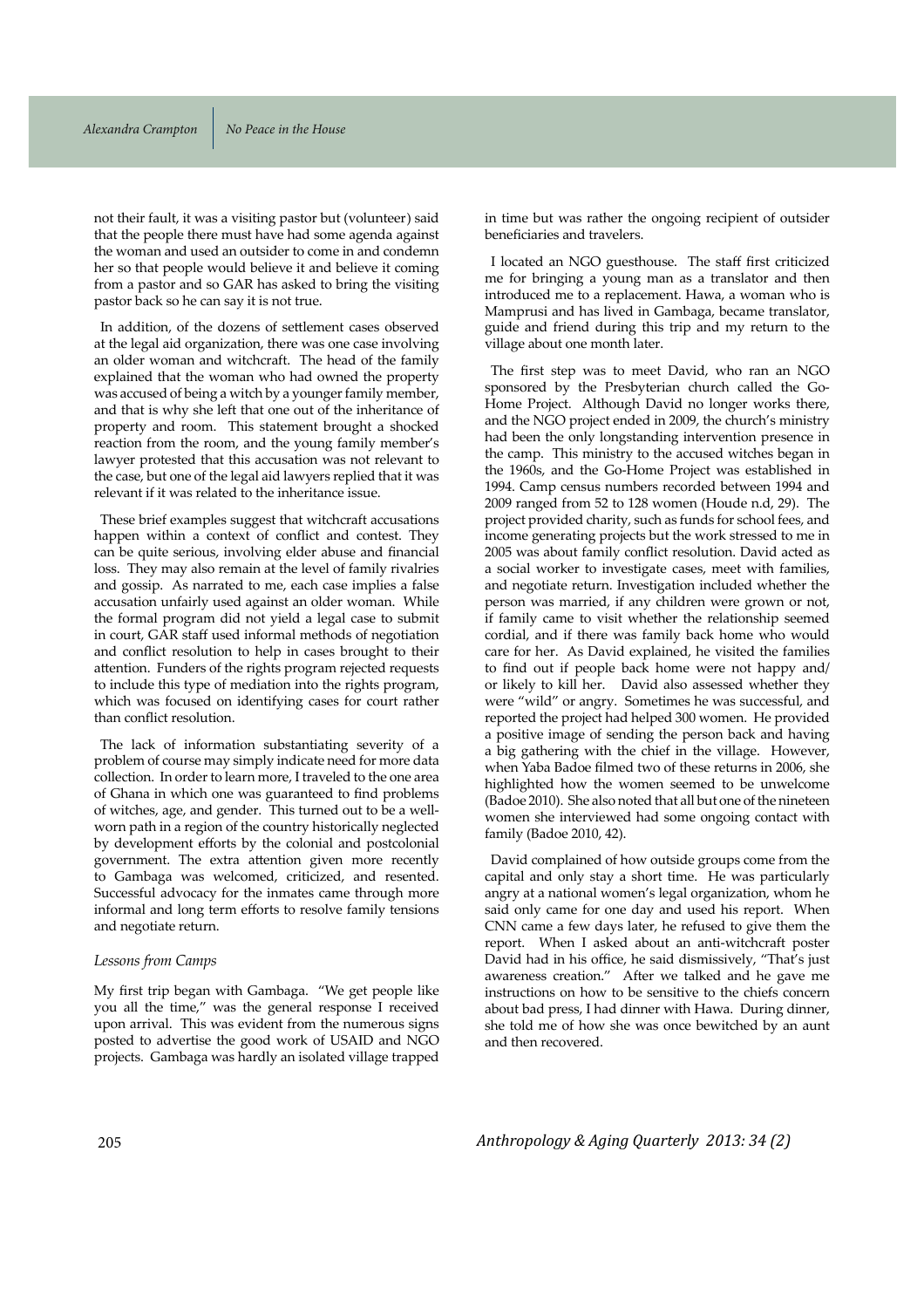The next morning, I followed the next expected step, which was to greet the chief and seek his permission to interview the women. The chief answered my questions curtly, and narrated the common origin story of how he became guardian of the witches. That is, some generations ago, people fled to a local Imam for protection from persecution and in fear of their lives. Because this matter concerned traditional beliefs, the Imam told the Gambaga chief that he should look after them. The current chief, therefore, inherited this responsibility along with the ability to detect and disarm witches of their powers.

Conversation with several women willing to meet me was awkward. My impression was that the women had a short but precise agenda to protect themselves by protecting the chief and the Go Home staff. For example, when asked about growing older, one response was, "It's good to grow old here in the camp because the chief takes care of us." And in response to asking, "Why are you here?" came the response, "Because there is no peace in the house."

The interviews were a repetition of typical responses already published in blogs and news stories. Each woman had been falsely accused through blame for an illness, accident, or death. There was enough ongoing tension in the family that they were advised by a chief or determined on their own that it was better to stay in the camp. In asking Hawa about why published stories are so uniform, she replied that most seemed to get details "from the outside." Outside in this case both refers to people living outside the village as well as people with outside agendas, such as NGOs that are trying to establish themselves through intervention projects.

#### *"You can not believe and you can not not believe"*

Hawa continued to help bridge the gap between a staged trip and what the realities might be for people living in Gambaga. On this trip and on the second trip, we talk about witchcraft along with her friends and family. One person explained that witchcraft is used to "progress." Sometimes, people are merely jealous and use witchcraft to prevent progress in others. White men, however, have used witchcraft to create things like TV and cell phones. In other words, witchcraft can be positive and negative. Apparently, younger women are more likely to stay in the camps temporarily and then leave. People have more faith in rehabilitation for younger people. Sometimes younger people simply have more strength and willingness to leave the area completely and move to the capital. Whether those accused of witchcraft actually stay has a lot to do with whether they have any other place where they can go. In addition to the witches, others also come to live in the camps. Sometimes, children are sent to live with the witch and help them out. This continues a common cultural practice of fostering young children among family members. In a different example, a man followed the woman to the camp and tried to help her return with the help of David. She was not accepted but they married and eventually settled outside the camp. The popular image of total banishment and isolation turns out to be more complex in practice. Young children sent to care for the accused also benefit from funds given by the Go-Home project to pay for school fees. The local hospital no longer charges for visits. The banished are then ironically resented for charity received. As one informant cynically commented, "The NGOs are happy they (the women) are there" because they are so popular as a source of donor funds.

Hawa also told her story of bewitchment a few more times. The story begins with an unexplained and persistent illness. She is having panic attacks. She seeks help from the hospital and was given medication for heartburn. When she returns to the hospital, she refuses the medication because it is the same as before. In one version, she was sent to live with the chief for a year. In most versions, she has a dream in which her aunt drives a stake into her chest, exactly where it hurts. Initially, her father resists accusing the aunt but Hawa is not getting better. In one version, the aunt has already been accused of bewitching another family member. Although the woman protests that she is not a witch, her daughters say things that indicate they know she is guilty. Five chickens are killed, and all of them indicate guilt. The woman then confesses that she has taken Hawa's spirit and turned it into a cockroach. The insect is in a jar in the garbage dump. The jar is found, proving the truth of the confession. The aunt stays for a short time in the camp, is "dewitched," and returns home. Hawa sleeps well for the first time the night after the conviction and does not have major health problems after that. As she says of her experience, "You can not believe and you can not not believe."

I also walk around town and talk to more people in the Presbyterian church. In Tamale, I had met a Presbyterian pastor who had served in Gambaga before the camps "gained so much attention." He made a point to say that the women had been among his best parishioners and he also noted that sometimes they believe they are witches. For example, they talk of cooking people and eating them. Arguments sometimes come up about whose turn it is to kill and gather the meat. In Gambaga, the pastor mentions that he offers exorcisms in the church, but the women remain segregated within the church. Although the women can walk freely about town, many keep their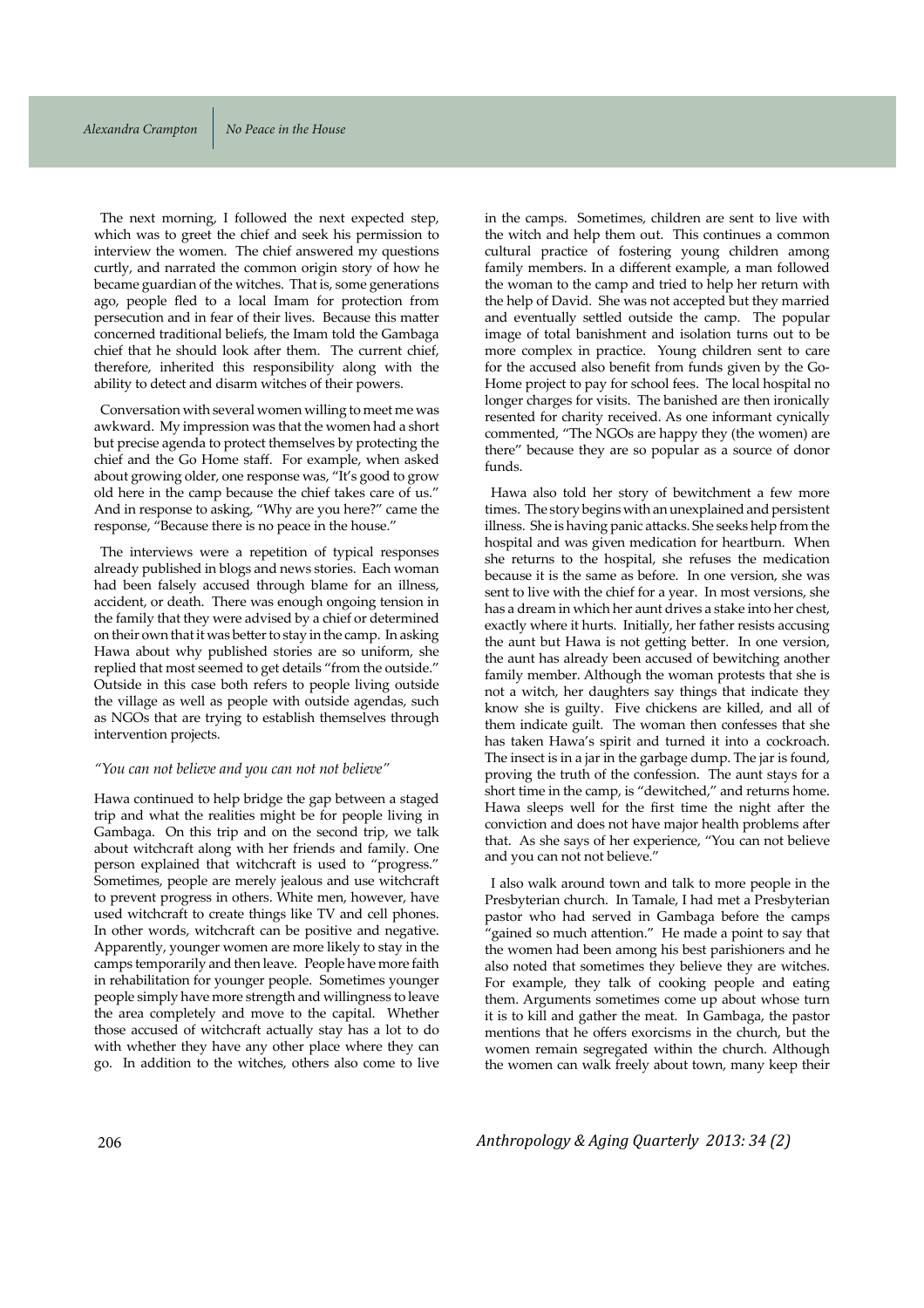distance from others in public spaces, such as markets and church services. Another common attitude in town seems to be that while there may be some who are wrongfully accused and are innocent, there are also those who are guilty and would be very dangerous if not kept there.

#### *"Our names have traveled to places we have not been"*

I met with government officials and NGO workers in larger towns and cities of Bimbilla, Yendi, and Tamale. However, the information I learned was not substantially different from that found in the rights discourse of intervention work. I also visited two more camps. The protocol for both Ngnani and Kukuo was similar in that I needed the help of a translator and I also needed to first seek permission to talk to the "inmates." Kukuo was described as more of a "clinic" for people to be cured of witchcraft and leave. Unlike Gambaga, it was not a camp that had been created for witches but over time so many additional people had come to live there that it was becoming a town that included witches who were not segregated but part of the settlement. A newspaper article in 2011 recorded an NGO census of 130 women and 171 children (Selby 2011).

Ngnani is a much bigger camp and has both men and women. As many as four to ten people arrive each week but many also return within a week. I was told overall numbers are hard to know since some leave "so early... or (stay) forever." The numbers had increased quite a bit in the wake of ethnic conflict between the Dagombas and Konkonbas in 1994. The result was a large number, this time, of Dagombas. An NGO estimate as reported in a 2011 news article was 750 women and 400 children (Selby 2011). As previously mentioned, these census numbers are estimates taken at one point in time. In addition, estimates of age can be difficult given how uncommonly older adults in Ghana know their age by when they were born. Rather than ask for exact ages, my colleague asked for the age of respondents when Ghana became independent from England in 1957 to help with estimation.

There happened to be a divination in progress when we arrived, and we were allowed to observe. The basic activities were those already described in the literaturethe focal point is when a bird is pierced and everyone watches as it dies to see which way it falls. If it dies face down, the person is guilty, and if face up, the person is innocent. The first bird indicated guilt, and so the woman protested and the ritual was repeated. Unfortunately, the second one was the same. There followed a sort of pause. Everyone seemed to accept the outcome.

In these conversations with twenty women in Ngnani

and one leader in Kukuo, I'm told that there is more concern about witchcraft that in the past, and more false accusations. I also learn more about family ties, as recorded in my fieldnotes:

The family brings you or you bring yourself. Once you are old, you need protection and seek help from the god at the shrine in Dagbon, when you become old, likely they accuse you, you don't have to wait and go for protection and some stay and beat them. ...Once they are here, they are under the protection of the shrine. You go here and take medicine at the shrine. If your family is strong, you are sent back to the community. Otherwise, find an old lady for you to stay with and you move in. The family collaborates with community members to put up the house (where you live). The family provides material, the people around help to build it. The family might come with a child and prepare food and help. ... There is still a link (to family). Especially if you came here voluntarily, the family will follow up.

Some of the women were there because they had followed when their mothers were accused of witchcraft. Over time, it was easier for them to stay. As in fieldnotes,

Due to the conflict in 1994, she moved to Yendi but her mother was in camp and so she came to assist her mother. She was with her mother when her mother died, and now she is also old. So, she will stay. If she goes back, she may face problems. She has been here for five years and was a child during independence.

When asked about NGO work, replies were that groups and individuals sometimes come. They usually only come once, donate some things, and then leave. There were no NGOs in particular, but in the past they had received a grinding mill, public latrines, help fixing roofs, doors, food, blankets, clothing, mats, and cotton for spinning. Although most were not aware of media stories, one translated response was, "Some time ago, they came and shot pictures and later those on radio heard stories and voices of colleagues and they were happy, realized their names have gone far—even to where they had not gone."

The camps are a complicated site for ethnographic work given the range of interlocutors and familiarity with the iconic representation of witches camps as a rights violation. However, even a brief visit revealed how there is more variation in accusations and aftermath than the simple politicized story of an old woman wrongfully accused of loss or misfortune, who is then permanently banished by ignorant family. There is a disproportionate number of older women living in the camps. Gambaga and Kukuo only have women, and Ngnani and Kptinga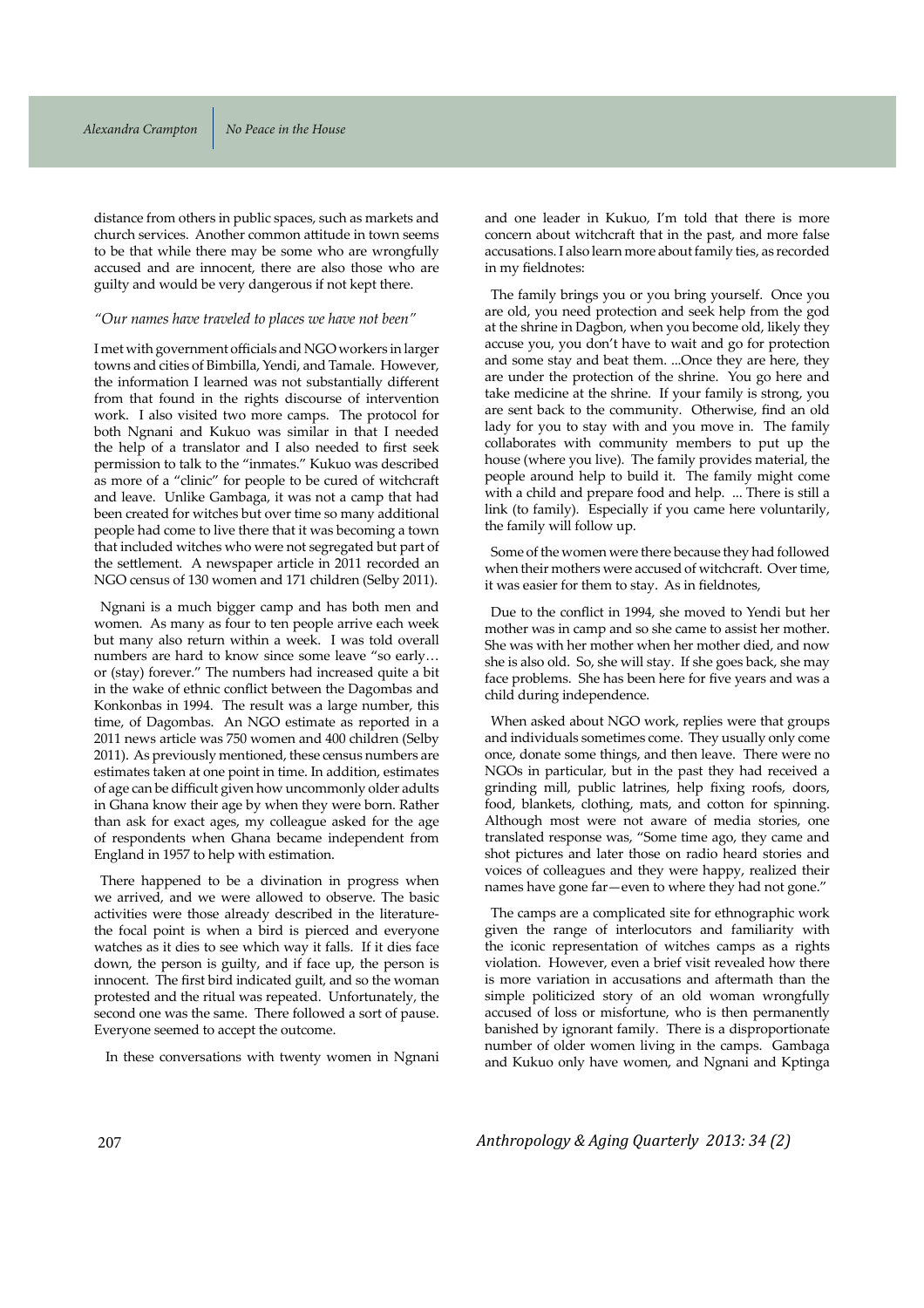have a very small number of men. This does not mean that only old women are accused but rather older women who are unable to resist accusations are also unlikely to have resources to leave if the family will not take them back. The women may first arrive as daughters or grandchildren expected to support the accused relative, and then have to stay.

#### *"Awareness creation" versus "bringing peace in the house"*

The camps are attractive as a human rights problem to tackle and yet sustained engagement is rare. Awareness creation takes place in conferences held far from the camps, and through sporadic public presentations that are unlikely to change deeply ingrained beliefs that seem to explain otherwise unexplainable loss. Political struggle over resources, whether at the micro level of families or the more macro level of communities are unlikely to be resolved through lectures or brochures. Existential questions of why one person succeeds while another fails or falls ill are not really answered by rational or scientific explanations. The "dark side" of kinship is not simply eradicated by passionate speeches against ageism or sexism. These explanations could be reasons why a women's legal aid organization raised funds to "free" the witches in 1998 but most of the women refused to leave. One who did return had her ear cut off and came back to the Gambaga camp with a warning that the other ear would be cut off if she attempted to return again (Ameyibor 1998). Bringing peace to ensure a safer return requires greater engagement, time, and persistence.

The few examples of successful intervention learned through GAR and through the Go-Home project were examples of informal conflict resolution. This requires direct engagement with perpetrators of accusation and abuse that might result in partial rather than total victory. Similar to the dilemma of working with families in which there is elder abuse in the United States, this requires working with those who caused harm and who may feel they are victims rather perpetrators. GAR staff, for example, were not able to convince the son that his mother was not a witch but they were able to provide her with food and clothing.

Accepting spiritual beliefs while trying to address dimensions of abuse is also consistent with culturally sensitive gerontological and social work practice. Another culturally sensitive dimension to this intervention is to use mediation. That is, a common response to interpersonal conflict in Ghana is to seek a third party who can fairly assess the situation and advise but not impose a solution (Lowy 1973). The mediator role is to convene meetings for communication and reconciliation. GAR staff and David became mediators when asked, and also negotiated to play that role in seeking to bring peace in families and communities. Successfully negotiating return may not be the last step in helping to bring security. When Karen Palmer followed up to visit a woman who had returned after decades as a leader in the Gambaga camp, she found a woman whose health and physical functioning had declined considerably during the year of her return. She commented that perhaps the woman was eating less well than in the camps due to sharing scarce food with children and grandchildren (Palmer 2010, 223-4).

#### *Return from the Camps and Follow up Research in 2013*

After returning from the camps, I realized that belief in the supernatural was far more common than seemed obvious before I left. The reality of witchcraft was taboo in most professional settings, such as academic seminars and in NGO work. The very real beliefs in witchcraft came out indirectly, such as a comment by a staff member that perhaps they could work in the camps since I had demonstrated an ability to go to the camps and not return a witch. GAR staff often narrowed the legal rights program from witchcraft to witchcraft accusations and then to false accusations leveled against older people as easy targets in the midst of personal or family misfortune. This focus is a point of compromise for those who believe and who cannot not believe. And, respect for the elderly in Ghana can be demonstrated through outrage against false accusations by perpetrators of elder abuse without changing general belief in witchcraft. As one professional explained, "They will not accuse an older woman who is successful but accuse the one who is poor when it may be someone else who is the witch."

In 2005, the internet was a way to research some basic information about the camps through U.S. State Department reports and numerous news stories. In 2013, there is far more material. It has developed into a more uniform discussion of human rights abuses and the need to solve the witches problem through intervention in the camps. What were scattered statistics in government files I reviewed in 2005 are now published online in government reports. The reports appear to offer clear, unambiguous numbers that are in reality very hard to verify and always subject to change. These reports include the age, gender, and number of years spent in the camps for each inmate as well as children living with them. Recent crises in the U.K. over children killed as suspected witches (Morrison 2012)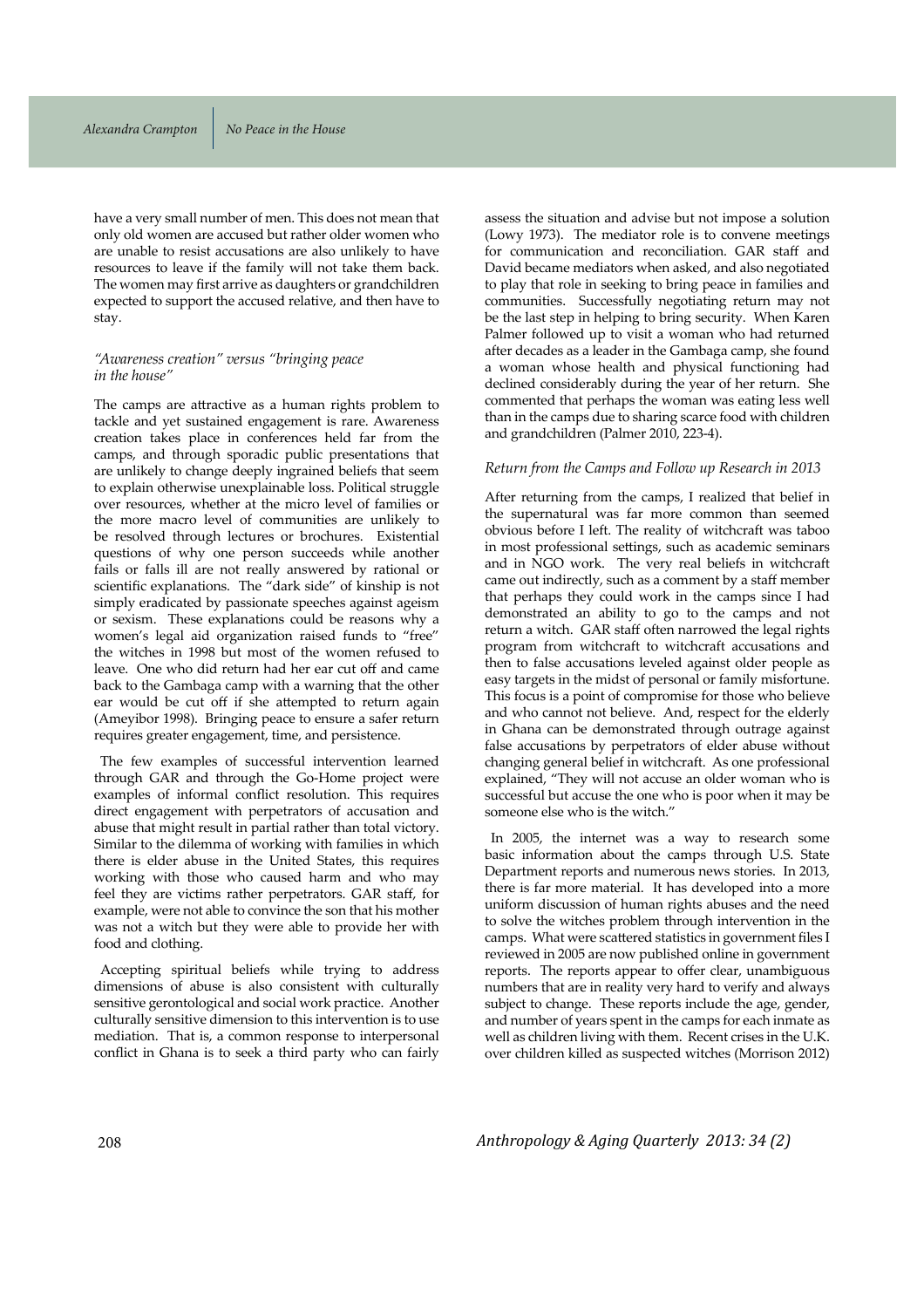may be a part of this newer focus on child targets.

Without a follow up visit to the camps, it is hard gauge if intervention work has brought greater change than was apparent in 2005. There is nothing in the news media or rights reports indicating significant change. Palmer's more in depth accounting of intervention efforts does not include sustained successes. However, there is one significant change in status of the village inmates. In 2012, a news agency reported that politicians had visited the camps to solicit votes from the witches (Salifu 2012). This is a remarkable example of how the women are not simply subjects of intervention work but also treated as citizens who vote.

#### CONCLUSION

There are two social realities explored in this paper. The first is how witchcraft is part of aging in Ghana. Review of past scholarship and data from this study indicate that while the rights-based interpretation of particularly horrific cases is understandable, these cases are not representative of how witchcraft beliefs more commonly shape older people's lives. Witchcraft is used in explaining successes and harsh losses, and can be regarded positively and negatively. Older adults who have this kind of wisdom may be feared and respected for having an ability to curse. At the same time older women are far more likely to be attacked by witchcraft accusations in verbal abuse, as in the man who would get drunk and call his mother a witch. These accusations are not necessarily taken seriously, and may be forgotten over time.

In their intervention work, Ghanaian rights advocates are keen to highlight problems not of witchcraft beliefs but of false accusation. In fact, what seems like rallying against superstition can be interpreted as a means of upholding cultural values that respect older adults. Rather than focus on witchcraft accusations as an older woman's rights problem, a more useful approach may be to address harmful accusations as a form of elder abuse that disproportionately impacts women. One parallel between witchcraft accusations and elder abuse as studied in the US and globally is that elder abuse is not a typical part of aging for most older adults, and neglect by caregivers is a far more common problem than outright physical attack (Statistic Brain 2013). In other words, attention to the camps is important but may miss more commonly experienced marginalization and neglect. Another is that abusers are most commonly family members, and thus elder abuse is another example of "the dark side of kinship" (Anetzberger 2012, Statistic Brain 2013). A third parallel is in risk factors. That is, one identified risk factor identified in elder abuse is caregiver dependency upon older adults for housing and money (Anetzberger 2012; Phelan 2013, 14-22), which is reminiscent of the man who accused his mother when he was "struggling in life." Another risk factors is marginalized status within family systems. The story of the man who kept his mother in a structure reminds me of a legal case in the U.S. portion of my study. An older woman was dependent on a son who severely neglected her and provided only chips and soda for food. Successful prosecution would have also removed the primary caregiver. If this case were in Ghana, the informal solution of family conflict mediation would be likely.

The second social reality is about elder advocacy as culturally mediated intervention work. Within rights based discourse, the moral boundaries of witchcraft violations appear far more clear than they may to those who genuinely fear witches. Whether one believes or not, the reduction of witchcraft to a problem of violence against women of whatever age misses a larger social context of ambiguity, contingency, and negotiation. More importantly, the solution to simply banish beliefs or force change has been resisted in the camps and does not seem to be taking root in the country as a whole. As in studies offering advice on AIDS and substance abuse intervention, one moral (or scientific) system cannot simply replace another as an explanatory framework or means of resolving social drama (Farmer 1990; Roy et. al. 2011). However, more modest intervention goals seem to have been possible. Although the data presented here relies on anecdotes from NGOs, and journalistic reports, it seems that GAR and the Go-Home Project have achieved some success by working from within cultural systems and negotiating with abusive accusers. Intervention work itself is thus informed by cultural values, such as values of individual rights or social responsibilities, and become subject to change when engaged in local contexts. Further research into intervention as "culture on the make" (Strathern 2002) could more closely trace the mutual impact of dialogue and intervention between rights and elder advocates and the locations where witchcraft accusations escalate to elder abuse. This, in turn, may help identify more sustainable and culturally appropriate solutions in partnership with local communities.

#### REFERENCES

Aboderin, Isabella.

2006. Intergenerational Support and Old Age in Africa. New Brunswick, New Jersey: Transaction.

Ameyibor, Edward.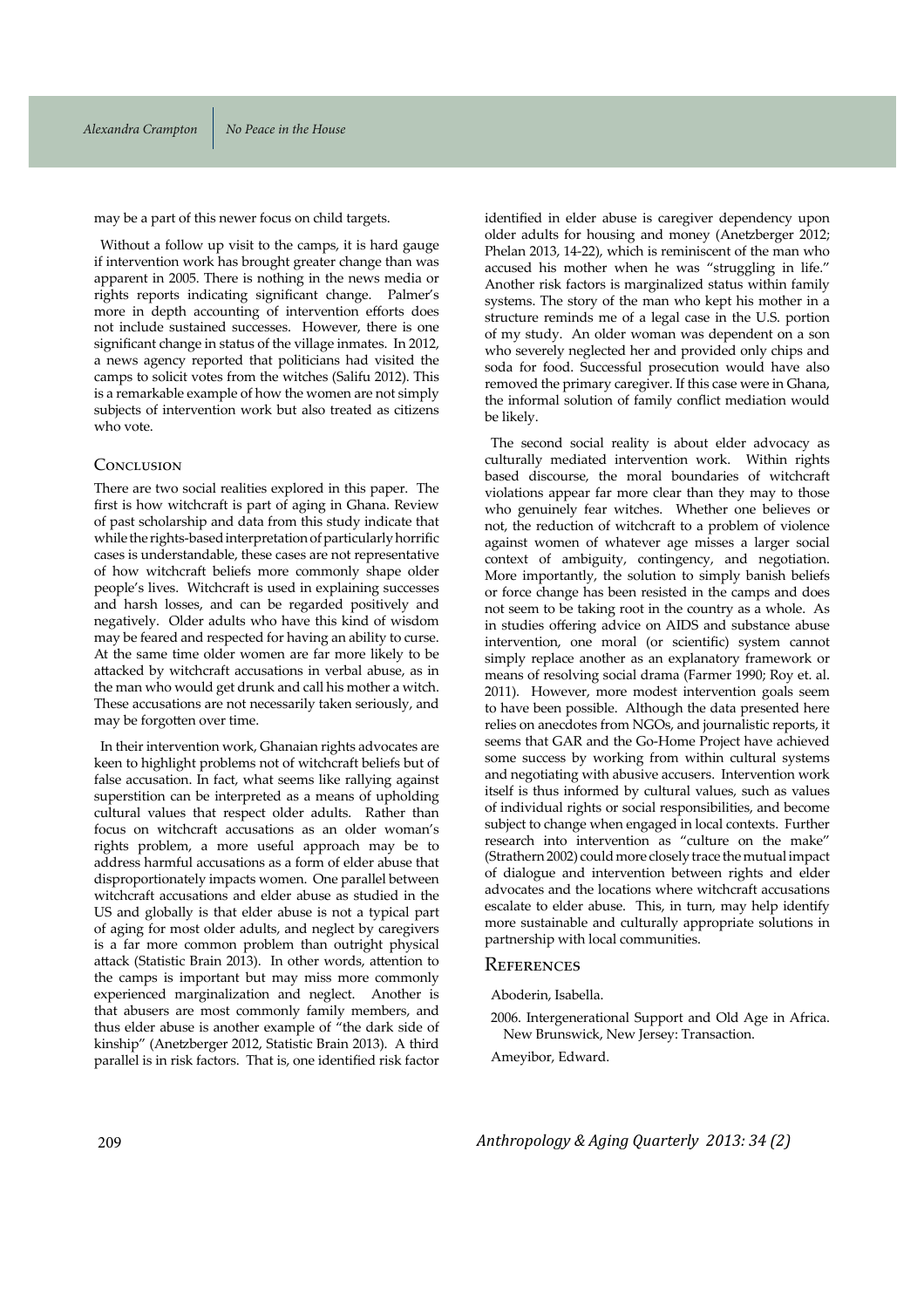1998. "CULTURE-GHANA: 'Witches' Refuse to Go Home." Inter Press Service (IPS). http://www.ipsnews. net/1998/07/culture-ghana-witches-refuse-to-go-home/

Amoah, Elizabeth.

1987. "Women, Witches and Social Change in Ghana" in Speaking of Faith: Global Perspectives on Women, Religion, and Social Change, edited by Diana Eck and Devaki Jain, 84-94. Philadelphia: New Society Publishers. 1987.

Anetzberger, Georgia.

2012. "An Update on the Nature and Scope on Elder Abuse." GENERATIONS: Journal of the American Society on Aging 36(3):12-20.

Appiah, Kwame Anthony.

1991. In My Father's House: Africa in the Philosophy of Culture. Oxford: Oxford University Press.

Apt, Nana Araba.

1996. Coping with Old Age in a Changing Africa. Aldershot, England: Avebury.

Apt, Nana Araba.

Apt, Nana Araba.

- 1971. The Socio-economic Conditions of the Aged in Ghana. Accra: Department of Social Welfare and Community Development Monograph.
- Atuobi, Patrick, Athony Obeng Boamah & Sjaak van der Geest.
- 2005. Life, Love and Death: Conversations with Six Elders in Kawhu-Tafo, Ghana. Amsterdam: Het Spinhuis Publishers.

Auslander, Mark.

1993. "'Open the Wombs!'" The Symbolic Politics of Modern Ngoni Witchfinding." In Modernity and its Malcontents: Ritual and Power in Postcolonial Africa, Jean and John Comaroff, eds. Pp.167-192. Chicago: University of Chicago Press.

Badoe, Yaba.

2010. "The Witches of Gambaga." Fadoa Films http:// www.witchesofgambaga.com/

#### Badoe, Yaba.

2011. "The Witches of Gambaga: What it Means to be a Witch in the Northern Region of Ghana." Jenda 19.

Bleek, Wolf.

1975. Marriage, inheritance and witchcraft: A case study of a rural Ghanaian family. Leiden: Afrika-Studiecentrum,

Brown, C.K.

1992. "Family Care of the Elderly in Ghana." In Family Care of the Elderly, J. Kosberg, ed. Pp.17-30. Newbury Park: Sage Publications.

Ciekawy, Diane and Peter Geshiere.

1998. "Containing Witchcraft: Conflicting Scenarios in Postcolonial Africa." African Studies Review 41(3):1-14.

Comaroff, Jean and Comaroff, John.

- 2003. Modernity and its Malcontents. Chicago: University of Chicago Press.
- Commission on Human Rights and Administrative Justice.
- 2009. The State of Human Rights in Ghana. Accra, Ghana: CHRAJ. http://chrajghana.com/wp-content/ uploads/2012/08/Annual\_Report\_2009.pdf

Drucker-Brown, Susan.

1993. "Mamprusi Witchcraft, Subversion and Changing Gender Relations" Africa 63(4): 531=549.

Farmer, Paul.

1990. "Sending Sickness: Sorcery, Politics, and Changing Concepts of AIDS in Rural Haiti." Medical Anthropology Quarterly. 4(1): 6-27.

#### Fetterman, David

1998. Ethnography (2nd Ed.). Applied Social Research Methods Series, Vol. 17. Thousand Oaks: Sage

Fortes, Meyer.

[1945] 1967. The Dynamics of Clanship among the Tallensi: Being the First Part of an Analysis of the Social Structure of a Trans-Volta Tribe. London: Oxford University Press.

Fortes, Meyer, Evans-Pritchard, E. E., eds.

1940. African Political Systems. London: Oxford University Press.

### Goody, Jack.

1967. The Social Organization of the Lowili. London: Oxford University Press.

Goody, Jack.

1962. Death, Property, and the Ancestors: A Study of the Mortuary Customs of the LoDagaa of West Africa.

<sup>1993. &</sup>quot;Care of the Elderly in Ghana: An Emerging Issue. Journal of Cross Cultural Gerontology 8: 310-312.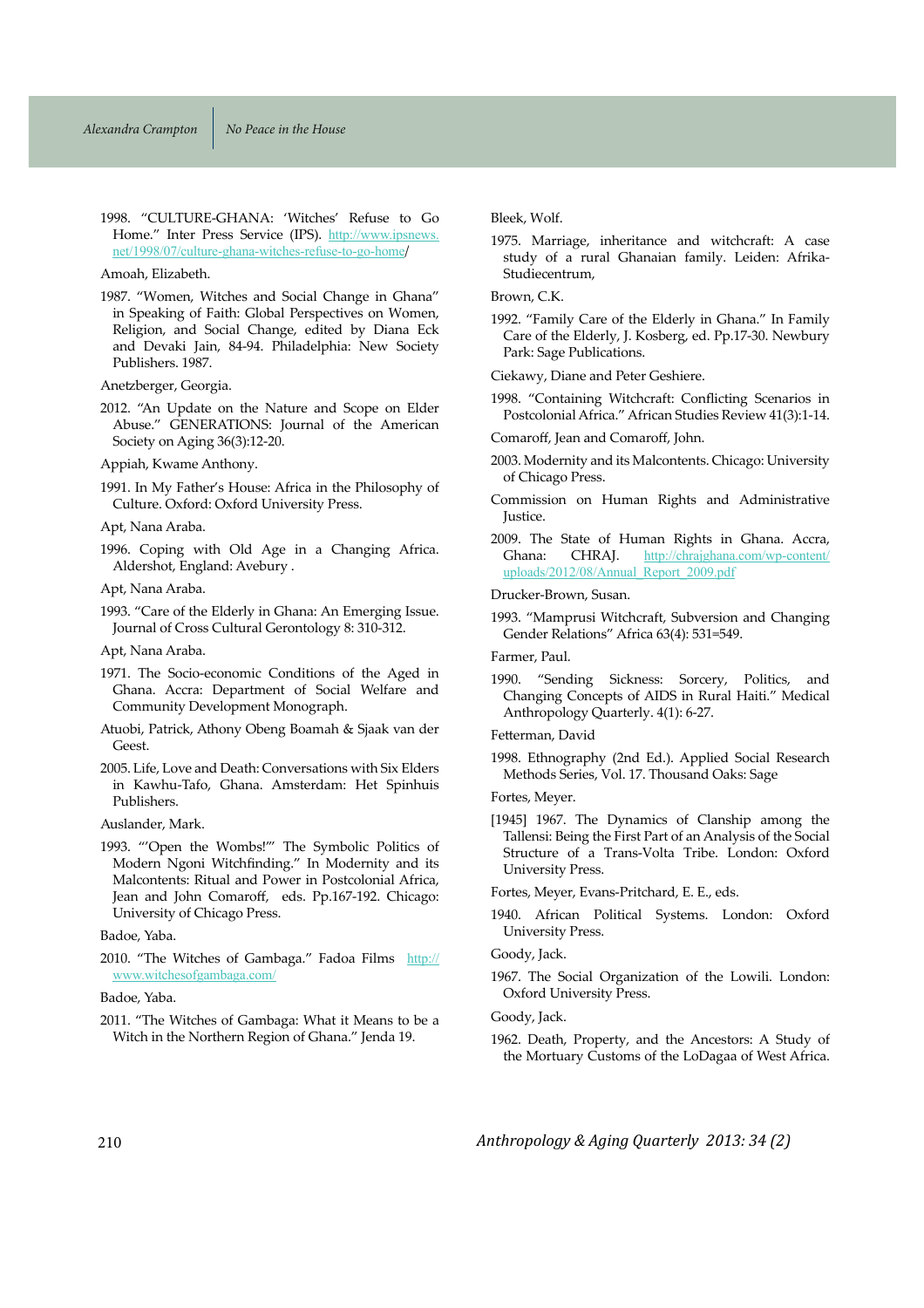Stanford: Stanford University Press.

Hoch-Smith, Judith.

1978. "The Witch and the Prostitute." In Women in Ritual and Symbolic Roles, edited by Judith Hoch-Smith and Anita Spring, 245-267. New York: Plenum Press.

Houde, Christine.

n.d. The 'Witches' of Gambaga. Power: Progress & Opportunities for Women's Equality Rights: Africa-Canada. Accessed October 7, 2013 http://www.cdphrc.uottawa.ca/projects/power/uploads/Houde%20C%20 (2010)%20The%20Witches%20of%20Gambaga.pdf.

Kirby, Jon.

2004. "The Witchcraft Mentality Seminars." TICCS Publications. Tamale, Ghana: Tamale Institute of Cross-Cultural Studies.

#### Lowy, Michael.

1973. "Modernizing the American Legal System: An Example of the Peaceful use of Anthropology." Human Organization. 32(2):205-209.

Morrison, Sarah.

2012. "Ghana's Witches Camp: Last Refuge of the Powerless and the Persecuted" The Independent (UK) August 26.

Palmer, Karen.

2010. Spellbound: Inside West Africa's Witches Camps. New York: Free Press.

Parker, John.

2006. "Northern Gothic: Witches, Ghosts and Werewolves in the Savanna Hinterland of the Gold Coast 1900s - 1950s." Africa. 76(3): 352-380.

#### Phelan, Amanda.

2013. "Elder Abuse: An Introduction." In International Perspectives on Elder Abuse, edited by Amanda Phelan, 1-23. London: Routledge.

Quason, Richard.

2010. Commission on Human Rights & Administrative Justice Report on the State of Human Rights in Ghana Presented on the Occasion of the International Human Rights Day. Accra, Ghana: CHRAJ, December 10.

Riles, Ann-Elise.

2004. The Network Inside-Out. Ann Arbor: University of Michgan Press.

Roy, Elise, Arruda, Nelson, and Phillipe Bourgois

2011. "The Growing Popularity of Prescription Opioid Injection in Downtown Montreal: New Challenges for Harm Reduction." Substance Use & Misuse. 46: 1142-1150.

Salifu, Nurudeen.

2012. "Parties Take Campaign to 'Witches' Camps." The Mirror, December 2. http://graphic.com.gh/Mirror-News/ parties-take-campaign-to-witches-camps.html.

Sanders, Todd.

2003. Reconsidering Witchcraft: Postcolonial Africa and Analytic (Un)Certainties. American Anthropologist 105.2: 338-352.

Schnoebelen, Jill.

2009. Witchcraft Allegations: Refugee Protection and Human Rights: A Review of the Evidence. The UN Refugee Agency Policy Development and Evaluation Service. January. http://www.unhcr.org/4981ca712.html.

Selby, Helena.

2011. "Ghana: Education, Not Disbandment." The Ghanaian Chronicle December 7. http://allafrica.com/ stories/201112080929.html.

Simmons, William.

1980. "Powerlessness, Exploitation, and the Soul-Eating Witch: An Analysis of Bedyaranke Witchcraft.' American Ethnologist. 7(3): 447-465.

Smith, David.

- 2010. "Ghanaian Woman Burned to Death for being a 'Witch'." The Guardian, November 29. Accessed October 7 2013. http://www.theguardian.com/world/2010/ nov/29/ghanaian-woman-burned-death-witch.
- SOSYWEN (Southern Sector Youth and Women's Empowerment Network Ghana).
- n.d. What I Used to Know: The Road to Ghana's 'Witches' camps. Online video accessed October 7, 2013. http:// vimeo.com/29478504
- Starr, June and Mark Goodale. eds. 2002. Practicing Ethnography in Law: New Dialogues, Enduring Methods. New York: Palgrave Macmillan.

#### Statistic Brain

2013. "Elderly Abuse Statistics." Research Date: June 18 2013. Accessed October 18 2013 http://www.statisticbrain. com/elderly-abuse-statistics/.

Strathern, Andrew and Pamela Stewart.

2004. Anthropology and Consultancy; Ethnographic Dilemmas and Opportunities. Oxford: Berghan Books.